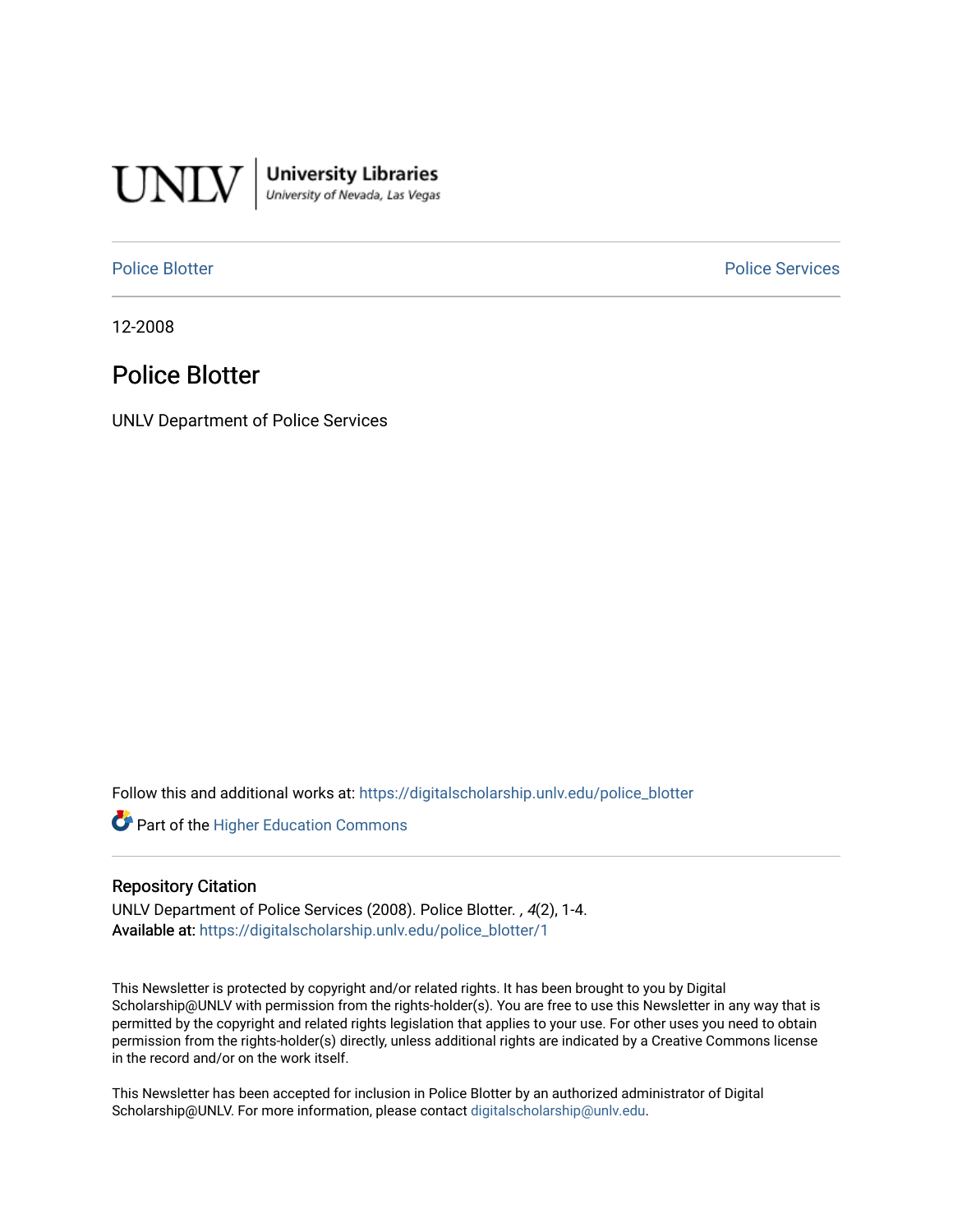The Newsletter of "YOUR" UNLV Department of Police Services



## Volume IV Issue II

*Three Reasons why You'll Want to Read this Newsletter!!!*

- You will learn of the progress of the University Emergency notification systems
- You will be introduced to Bea and Officer Burket, UNLV's own K-9 bomb unit
- You will discover what has changed over the past two years at the UNLV Department of Police Services

| Inside this issue:                                                                                                             |                |
|--------------------------------------------------------------------------------------------------------------------------------|----------------|
| Emergency Audible Siren<br>Update:<br>"Can You Hear Me<br>Now?"                                                                | $\mathfrak{D}$ |
| UNLV's Upcoming<br>Tabletop Exercise &<br>Disaster Drill                                                                       | $\mathfrak{D}$ |
| Is the Department of<br><b>Police Services Working</b><br>Better with the University<br>Community Today than<br>Two Years Ago? | 3              |
| Department of Police<br><b>Services New Hires</b>                                                                              | 4              |

*"Protecting and serving the University Community"* 

# **UNLV's Emergency Text Messaging System: Txt Msg will B Ready 4 U 2 C Soon ;)**

 As was mentioned in our most recent newsletter from July, the UNLV Department of Police Services has begun the process of implementing a new emergency text messaging system for the campus community. Since that newsletter there have been several significant developments, which have moved UNLV closer to the actual implementation of this service on campus. This new notification system will play an integral role in the future operations of our emergency operations center (E.O.C.), so the department would like to let you know what the current status of the project is and what is coming next.

## **What is our current status for the project?**

 Currently, the Department of Police

Services is in the final stages of developing the University's "user agreement" with Send Word Now. For those unfamiliar with Send Word Now they are the vendor that UNLV is currently working with to provide this notification service.

- Chief José Elique, Deputy Chief Michael Murray and Assistant Chief Dustin Olson have received training from Send Word Now on how to activate the system in the event of an actual emergency.
- This police leadership team has also been meeting with Dr. Lori Temple, Ken Swisher and Dave Tonelli to



ensure that UNLV information technology, marketing and communication components are working seamlessly together to successfully implement this project.

**What are the next steps that will be taken to implement the system?**

 Send Word Now will soon begin work with UNLV to develop the

*("Text" Continued on page 2)*

# **Just Another Hectic Day In The Life of UNLV's K-9 Explosives Detection Unit**



 Like all large urban universities, UNLV has large sports venues that are often the staging area for major sports and entertainment events. Providing for the safety of students, patrons, athletes and entertainers is the primary concern of UNLV Police Services, and that is part of the reason why the department acquired its explosive detection (bomb) dog last year. Prior to "Bea" joining the force the UNLV Department of Police Services routinely had to request the assistance of bomb

dogs from the ATF in order to ensure that all of UNLV's sporting and entertainment events were properly swept for bombs*. ("K-9" Continued on page 3)* 

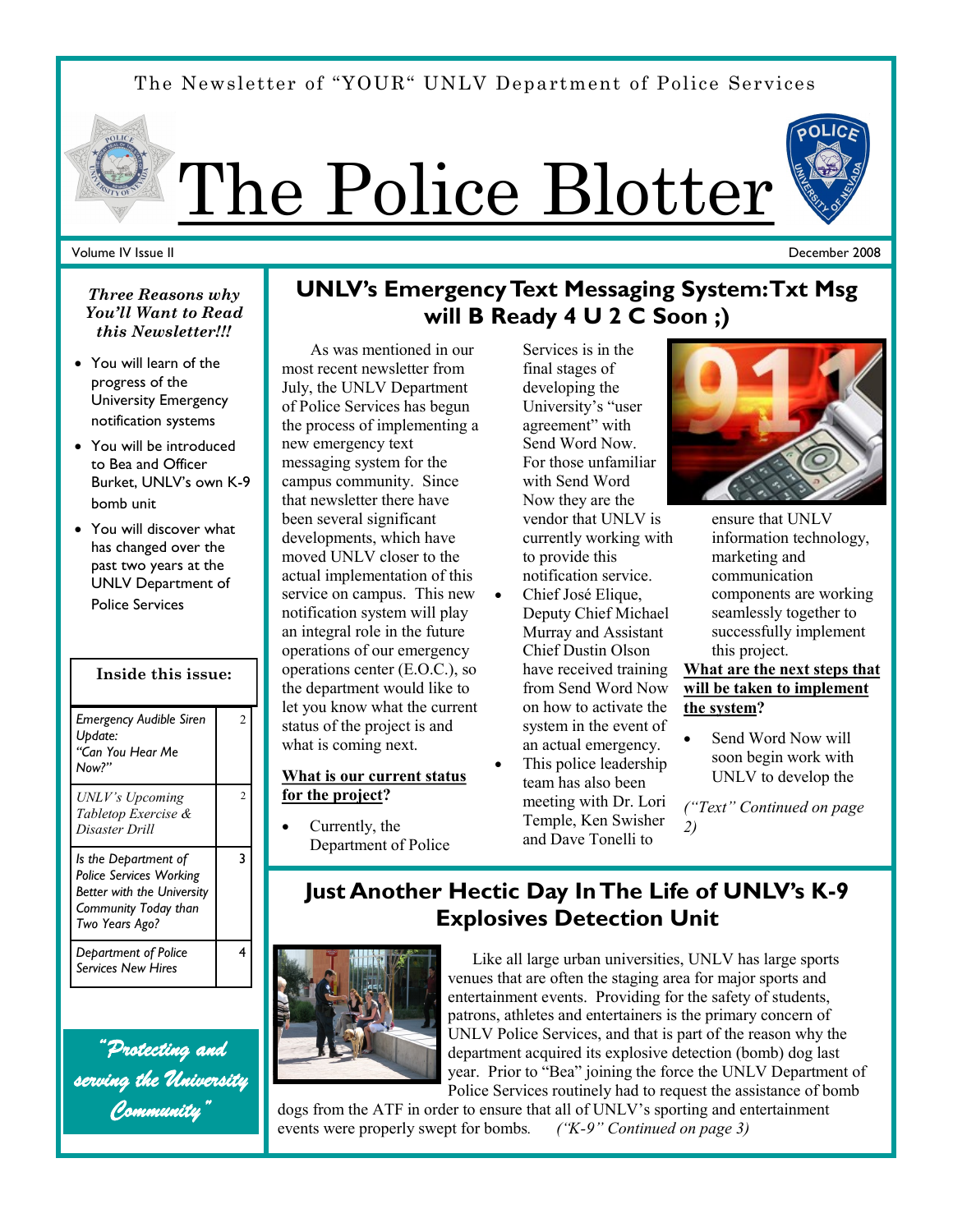## **Emergency Audible Siren Update: "Can You Hear Me Now?"**

 UNLV Police Services recently reported that the Department of Risk Management and Safety is in the process of acquiring an emergency audible siren system for the campus. The purpose of the system is to provide an additional emergency notification mechanism (redundancy) for those members of the campus community who are unable to access emergency messages from campus email systems or the new text messaging system.

 Back in July the University was in the process of issuing a request for proposals (R.F.P.), intended to provide a list of potential vendors for the University by late October. The October deadline recently passed, and UNLV received several potentially

viable bids. A committee was established by Risk Management & Safety to begin the process of rating these bid applicants. The committee is composed of members of UNLV Department's of Risk Management, Police Services, Public Affairs and Campus Computing Services, and it recently approved three companies to conduct demonstrations on campus during the week of November  $17<sup>th</sup>$ .

 The budget and implementation deadline for this project are still awaiting a final determination from UNLV's administration, and it is unlikely either will be set until after all three companies' demonstrate their equipment. We will keep you updated on new developments as they occur.



## *("Text" Continued from page 1)*

website applications that will be used to register students, faculty and staff on campus.

 In the coming few weeks Police Services and Send Word Now will

*"...for the first time in the Department's history, over 50% of all personnel within the Department represent a minority group. "*

begin an initial testing phase

that will involve

issuing emergency messages to the department's police staff.

 Upon successful completion of the testing phase, the marketing phase of the project will begin. Members of the UNLV campus community will be educated as to how the notification system works and how they can participate. With the commencement of the marketing phase the text messaging system will be considered "active".

## **When will the system be fully operational?**

- "Voluntary" enrollment in the system should commence simultaneously with the marketing phase during the upcoming winter break.
- The first test message will be sent out to all enrolled members of the campus community at the beginning of the 2009 spring semester.

## **UNLV's Upcoming Tabletop Exercise & Disaster Drill**

 The UNLV Department of Police Services recently scheduled its next E.O.C. disaster drill and tabletop exercise for the month of December. For those unfamiliar with the term "table top exercise" it is a simulation of emergency situations in an informal, stress-free classroom type environment. The goal of a table top exercise is to give all participants an opportunity to discuss current emergency plans and offer refinements to the plans as needed. Tabletop exercises are very different from "disaster drills", which

tend to simulate actual disasters in real environments to test the response capabilities of emergency first responders and their equipment.

 Police Services' upcoming December event will include both kinds of exercises. The table top exercise will be conducted out of the Harmon Avenue (police headquarters) E.O.C. location.

 Portions of the E.O.C. staff and C.A.T. (Crisis Action Team) have been invited to participate in the tabletop exercise portion of the event, which will take place on

December  $16<sup>th</sup>$  from 9:00 a.m. to 1:00 a.m. All invited participants in the event are asked to R.S.V.P. with Assistant Chief Dustin Olson via e-mail at **dustin.olson@unlv.edu**, so the department can provide lunch. Participants have also been asked to bring a copy of their emergency response plans and/or policies with them to the exercise and to designate someone as their replacement for the exercise if they are unable to attend. Of course, if a participant designates a representative *("Disaster Drill" continued on page 3)*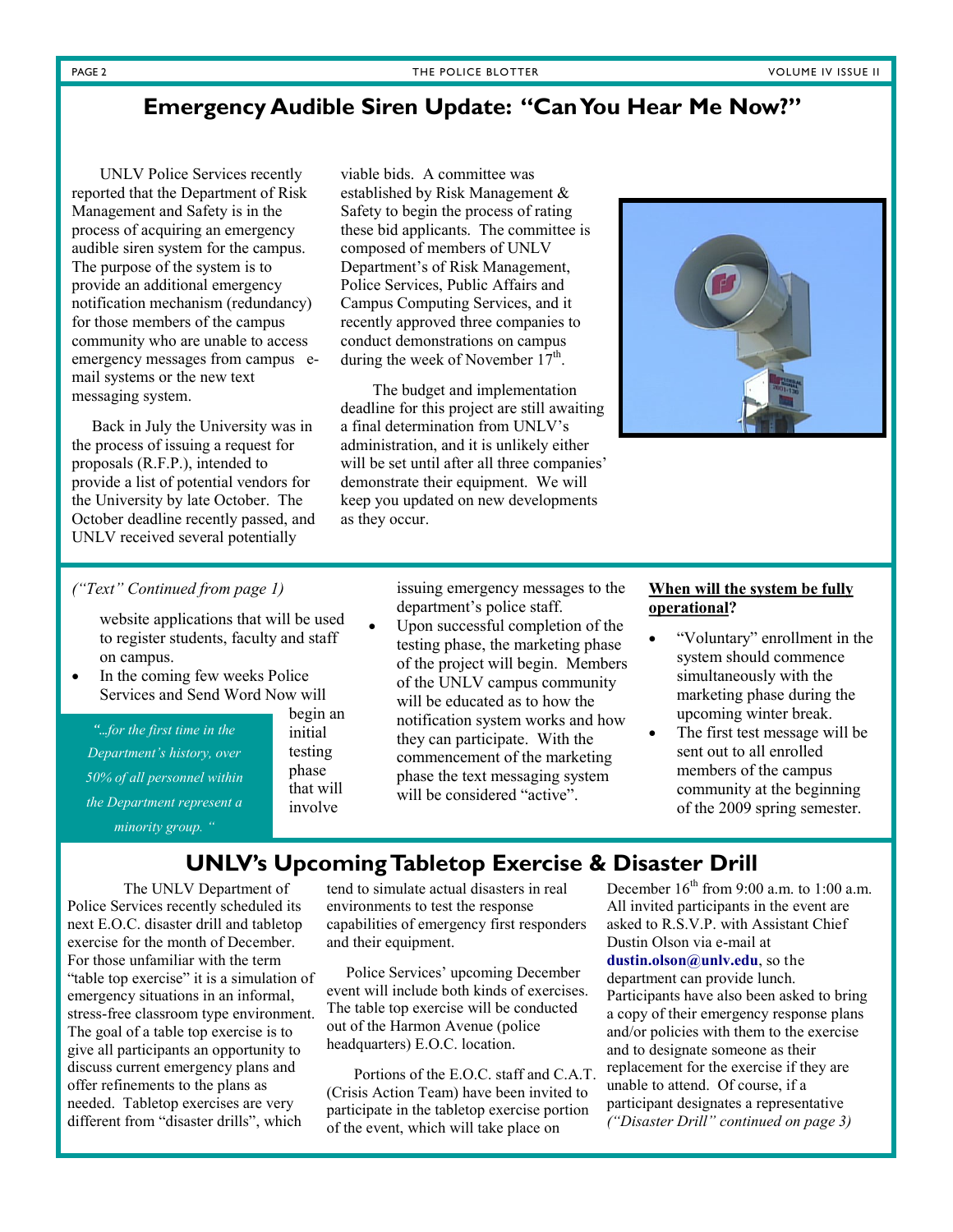## VOLUME IV ISSUE II THE POLICE BLOTTER THE POLICE BLOTTER PAGE 3

### *("K-9"Continued from page 1)*

 Officer William Burkett and Bea first trained together in Front Royal, Virginia, where Officer Burkett was assigned by the UNLV Police to receive 10 weeks of intensive bomb dog handler training from the ATF in order to become a police dog handler. Bea was assigned to the department at that training after having received 18 weeks of training herself. Today both dog and handler continually maintain their skills through a "food reward" training regimen. Essentially, Bea is required to successfully locate hidden "stashes" of explosives routinely throughout the day, and when she succeeds she is rewarded with meals. Needless to say UNLV's K-9 Explosives Detection Unit is quite successful, and Bea never manages to miss a meal.

 The holiday season is a particularly busy time of the year for the K-9 Unit at UNLV because of all the major sporting and holiday entertainment events that go on, and none of these are bigger than the Professional Bull Riders (PBR) and National Finals Rodeo (NFR) events held in November and December respectively. Both the PBR and the NFR are considered events with a higher level of security concern than most other UNLV events due to the activities of groups like the Earth Liberation Front (E.L.F.) and People for the Ethical Treatment of Animals (P.E.T.A.) Both organizations have targeted these events in the past, and in some cases individuals have shown an interest in possibly heightening their activities beyond peaceful protest.

 A typical workday for Officer Burkett and Bea at these weeklong events starts when they report for their assignment approximately 90 minutes ahead of the event's police briefings. At that time the duo sweep the event floor, contestant dressing rooms, underground tunnels, event hallways and concourse for any suspicious scents. Bea is trained quite literally to detect the scents of over 19,000 different combinations of explosive materials. If something suspicious is detected then the Las Vegas Metropolitan Police Department's Armor Division (bomb squad) works closely with UNLV Police Services to identify and isolate any potential threats.

 Of course, you might think that the K-9 Unit has relatively little to do in between semesters, but the reality is that their schedules can actually become even more demanding. In the last year alone UNLV's K-9 Unit has been called upon to assist in securing the Super Bowl, the Miss American Contest, a variety of PGA Tour events and several Presidential debates & appearances by President-Elect Barrack Obama, Senator John McCain and Governor Sarah Palin. In fact, UNLV's K-9 Unit must be available on a 24 hour basis and must frequently make

themselves available to assist other departments in Southern Nevada and throughout the United States when called upon to do so by the A.T.F. or other federal law enforcement entities.

*"...for the first time in the Department's history, over 50% of all personnel within the Department represent a minority group. "*

# **Is the Department of Police Services Working Better with the University Community Today than Two Years Ago?**

 John Carpenter, San Diego State's Chief of Police, was the head of a review team, which came to the UNLV campus back in **March 2000**. The goals of the team during that assessment were to do the following:

- Determine the effectiveness of the Department of Police Services's operations.
- Make recommendations on what the Department of Police Services needed to do to improve its daily operations.
- Make recommendations on how the Department of Police Services could improve its relationship with

*Continued from* 

on their behalf then Police Services has

*page 2)* 

the rest of the university community.

 The team members completed their assignment, and they delivered an assessment report to the UNLV administration. The Department of Police Services took the report seriously and used the recommendations of that report to establish goals for departmental reform. The changes were implemented over the course of 2 years. Because the assessment report was so central to the department's reform process, it only made sense that Dr. Rebecca Mills and Chief Elique would ask the original assessment team to come back to UNLV and review Public Safety's progress.

The assessment team did come back to

designee be fully conversant in their offices' emergency policies and response capabilities. *("Disaster Drill"* 

 The tabletop exercise will involve invited staff from UNLV and the Clark County Health District as well as a few requested that the outside evaluators, and the disaster

UNLV in June, and they had a great deal to say about Public Safety's current operations. The team's latest report offered both praise for the Department's progress and helpful suggestions as to how the Department could improve in the future. The assessment team met with representatives from Student Life, the Public Safety Advisory Board, the President's Cabinet, Student Government, Public Safety's Personnel and many others. According to the report, "… it is amazing how the public safety department has changed so completely. We have never seen a department with such serious overall problems change to a professional *("Department Analysis" continued on page 4)*

scenario for the tabletop exercise will be a "Pandemic Outbreak". Immediately following the tabletop exercise, Police Services will conduct a disaster drill from 1:30 p.m. to 2:30 p.m. The disaster drill portion will **not** involve E.O.C. members and will mostly involve emergency first responders from UNLV.